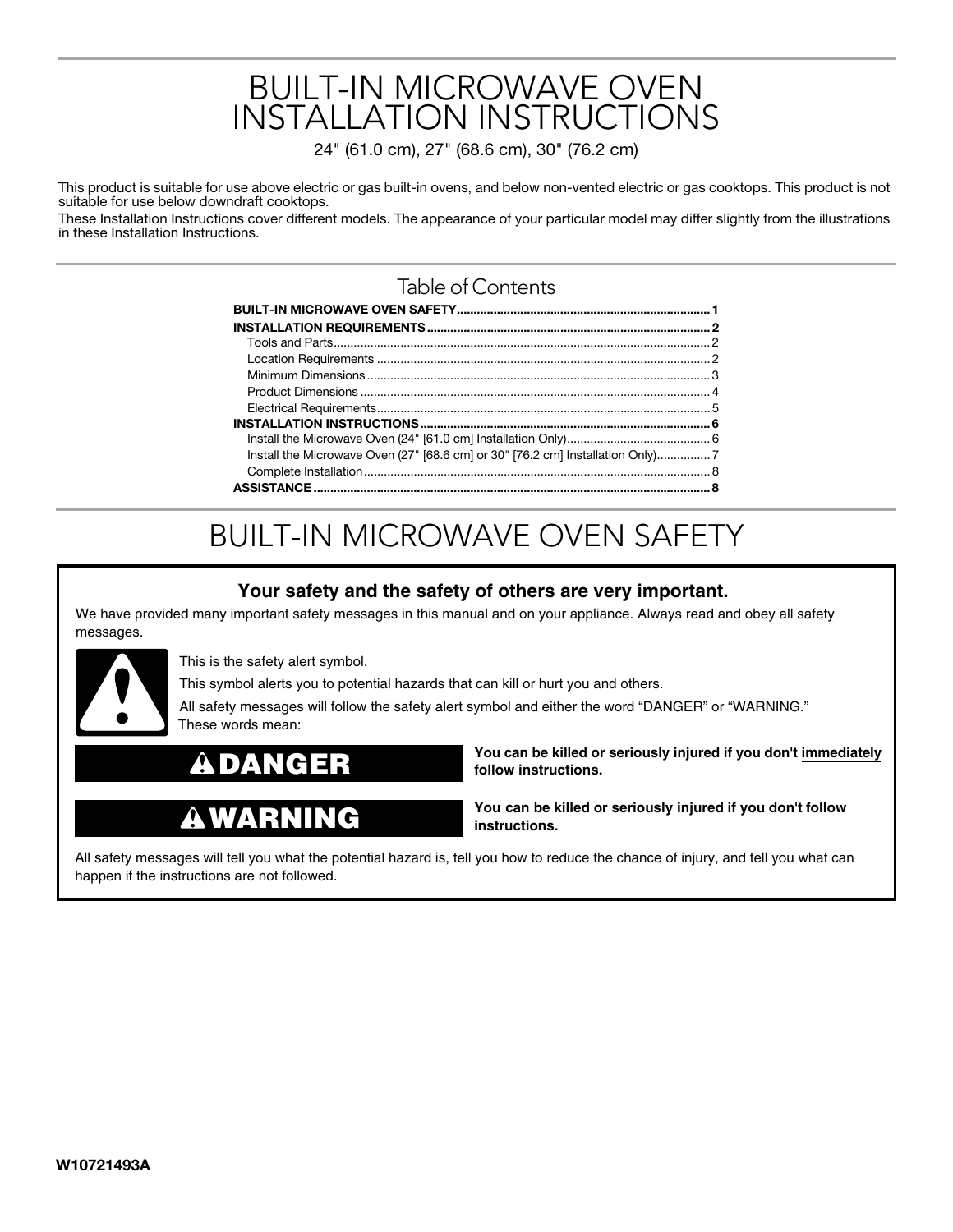# INSTALLATION REQUIREMENTS

### Tools and Parts

#### **Tools Needed**

Gather the required tools and parts before starting installation. Read and follow the instructions provided with any tools listed here.

- Measuring tape
- **Drill**

**Pencil** 

- 5/64" (2 mm) drill bit
- T10 TORX<sup>®†</sup> screwdriver

#### **Parts Supplied**

All of the following parts are provided, but not all parts will be used. The cutout opening size will determine which parts you will use. See chart below parts list to see which parts are used for each installation.



- *A. Side brackets (2)*
- *B. Extension plates (2)*
- *C. 3/8" T10 screws (4)*
- *D. 1" T10 screws (6)*
- *E. Narrow side trim panels (2)*
- *F. Wide side trim panels (2)*

| <b>INSTALLATION</b>        | <b>PARTS USED</b> |
|----------------------------|-------------------|
| 24" (61.0 cm) installation | Ð                 |
| 27" (68.6 cm) installation | A, D, E           |
| 30" (76.2 cm) installation | A, B, C, D, F     |

### Location Requirements

The microwave oven may be located in a cabinet, and/or above a built-in oven, or below the counter and/or below a non-vented cooktop. Check the opening where the microwave oven will be installed. The location must provide:

- Wood cabinetry.
- Cutout opening that is plumb and square. See "Minimum Cutout Dimensions" in "Minimum Dimensions" section.
- Cutout floor that is solid, level and flush with bottom of cabinet cutout.
- Support for weight of at least 150 lbs (68 kg), which includes microwave oven and items placed inside.
- Grounded electrical outlet. See "Electrical Requirements" section.
- Minimum installation clearances for installation location. See "Minimum Dimensions" section.
- Complete enclosure around the recessed portion of the microwave oven.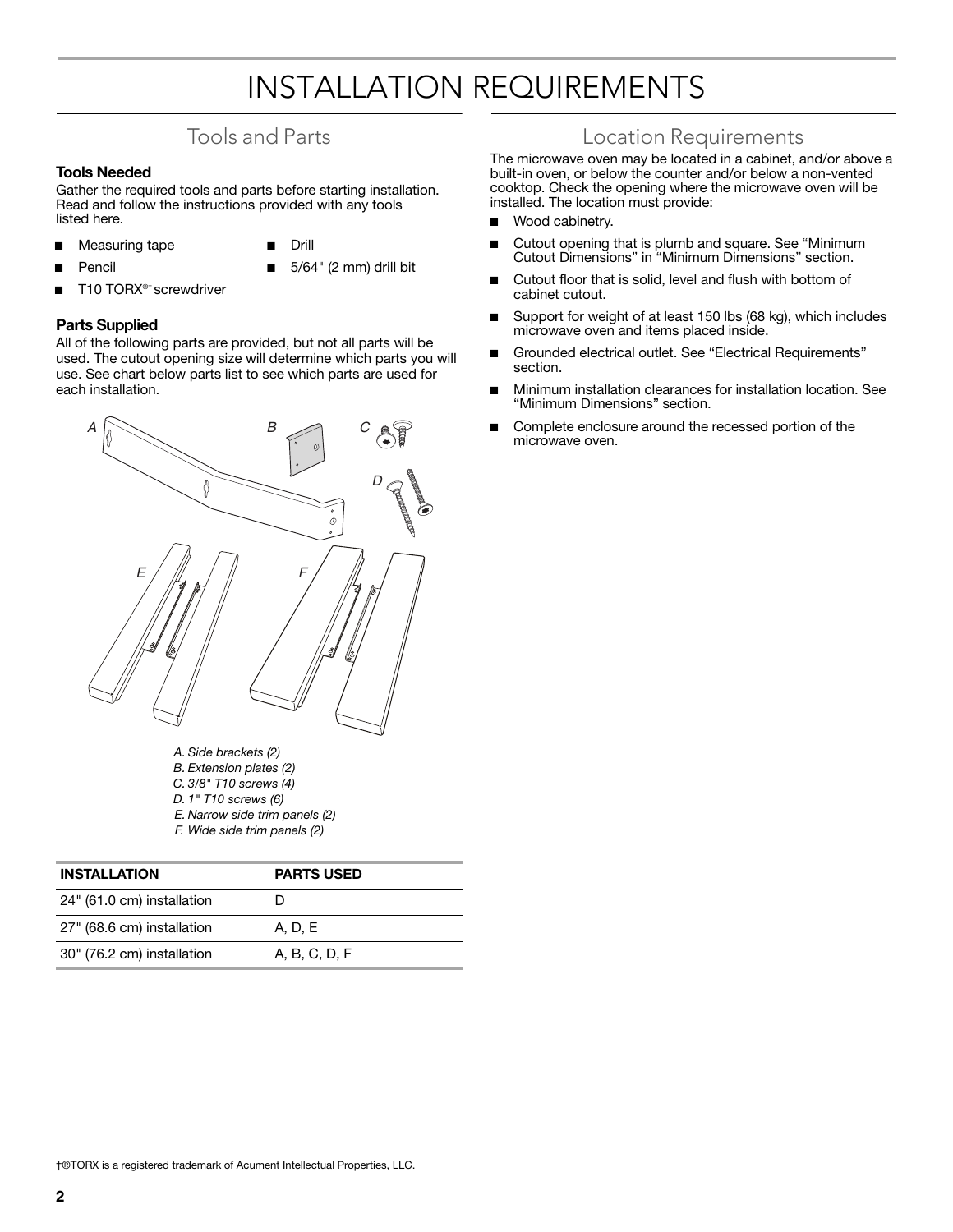### Minimum Dimensions

#### **Minimum Installation Clearances**

For proper installation, the following minimum clearances must exist above and below the cutout opening.

#### **Above Cabinet/Storage Drawer Installation Above Oven/Warming Drawer Installation**



**Below Counter Installation Below Built-in Cooktop Installation**



**NOTE:** The bottom of the cooktop may be sunk into the counter and lower cabinet. The minimum 3" (7.6 cm) clearance must exist below the lowest point of the cooktop, and there must be no interference between any part of the cooktop (including any gas fittings) and the microwave oven.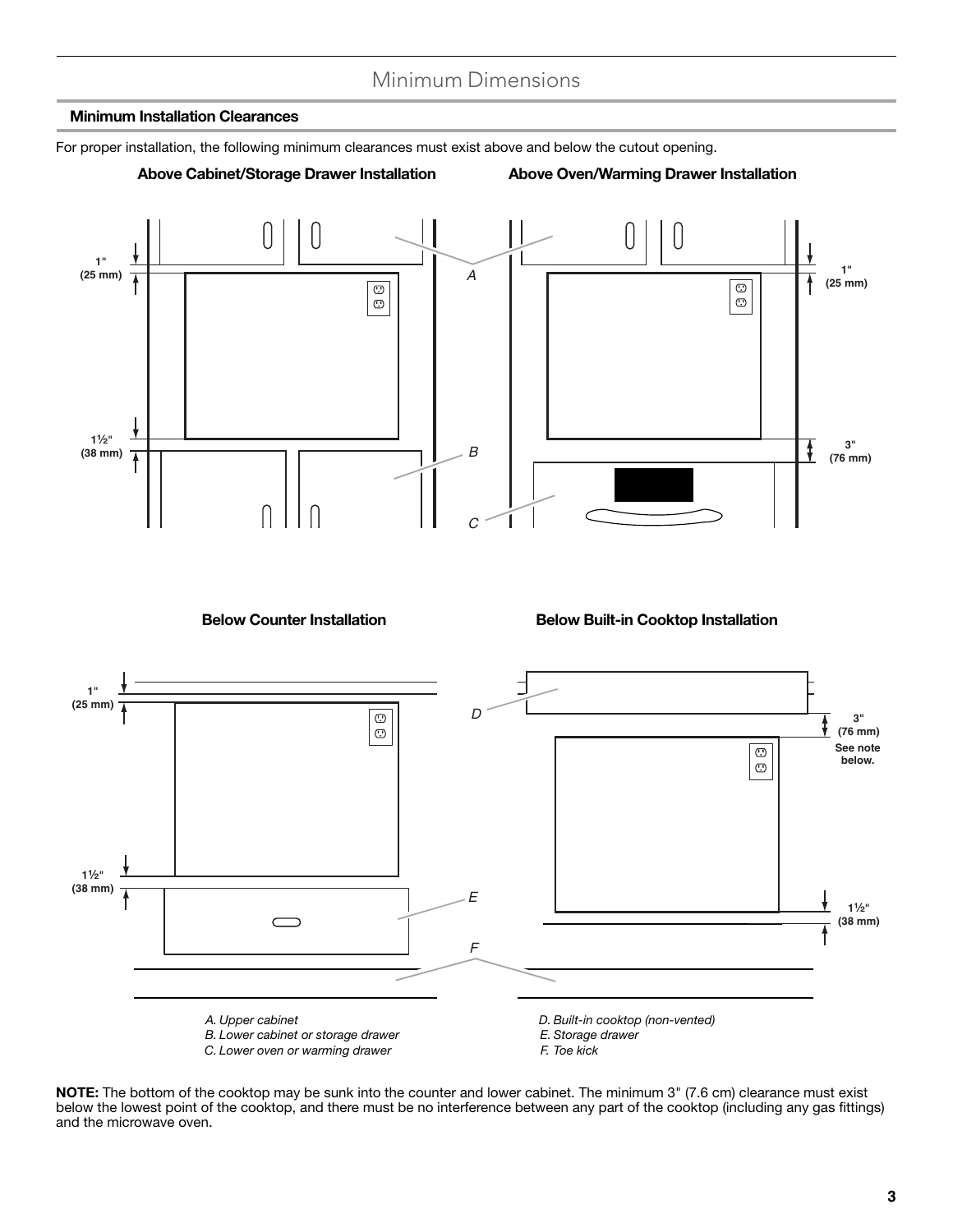#### **Minimum Cutout Dimensions**

**NOTE:** Depth dimension may be 21<sup>3</sup>/<sub>4</sub>" (55.2 cm) with non-flush receptacle only if the receptacle is located in upper right or upper left corner. See "Cutout Top View."



\*With flush receptacle, or with non-flush receptacle located in upper right or upper left corner of cutout.

\*\*With non-flush receptacle.

| DIM.   | 24" (61.0 CM)<br><b>INSTALLATION</b>                                                                                                                                   | 27" (68.6 CM)<br><b>INSTALLATION</b>                               | 30" (76.2 CM)<br><b>INSTALLATION</b>         |  |  |
|--------|------------------------------------------------------------------------------------------------------------------------------------------------------------------------|--------------------------------------------------------------------|----------------------------------------------|--|--|
| Width  | $22\frac{1}{4}$ " (56.5 cm)<br>$\pm$ 3/16" (4.8 mm)                                                                                                                    | 25 <sup>3</sup> / <sub>4</sub> " (65.4 cm)<br>$\pm$ 3/16" (4.8 mm) | Min. 25% <sup>"</sup><br>$(65.4 \text{ cm})$ |  |  |
|        |                                                                                                                                                                        |                                                                    | Max. 28%"<br>$(73.0 \text{ cm})$             |  |  |
| Height | 17%" (44.8 cm) for all installations                                                                                                                                   |                                                                    |                                              |  |  |
| Depth  | 21 <sup>3</sup> / <sub>4</sub> " (55.2 cm) with flush receptacle, or with non-flush<br>receptacle located in far corner;<br>261/4" (66.7 cm) with non-flush receptacle |                                                                    |                                              |  |  |

#### **Cutout Top View**



- *A. Microwave oven*
- *B. Non-flush receptacle*
- *C. Flush receptacle*
- *D. Non-flush receptacle located in upper right or upper left corner*



\*Measurements include front facing of microwave oven. Depth measurement also includes door handle.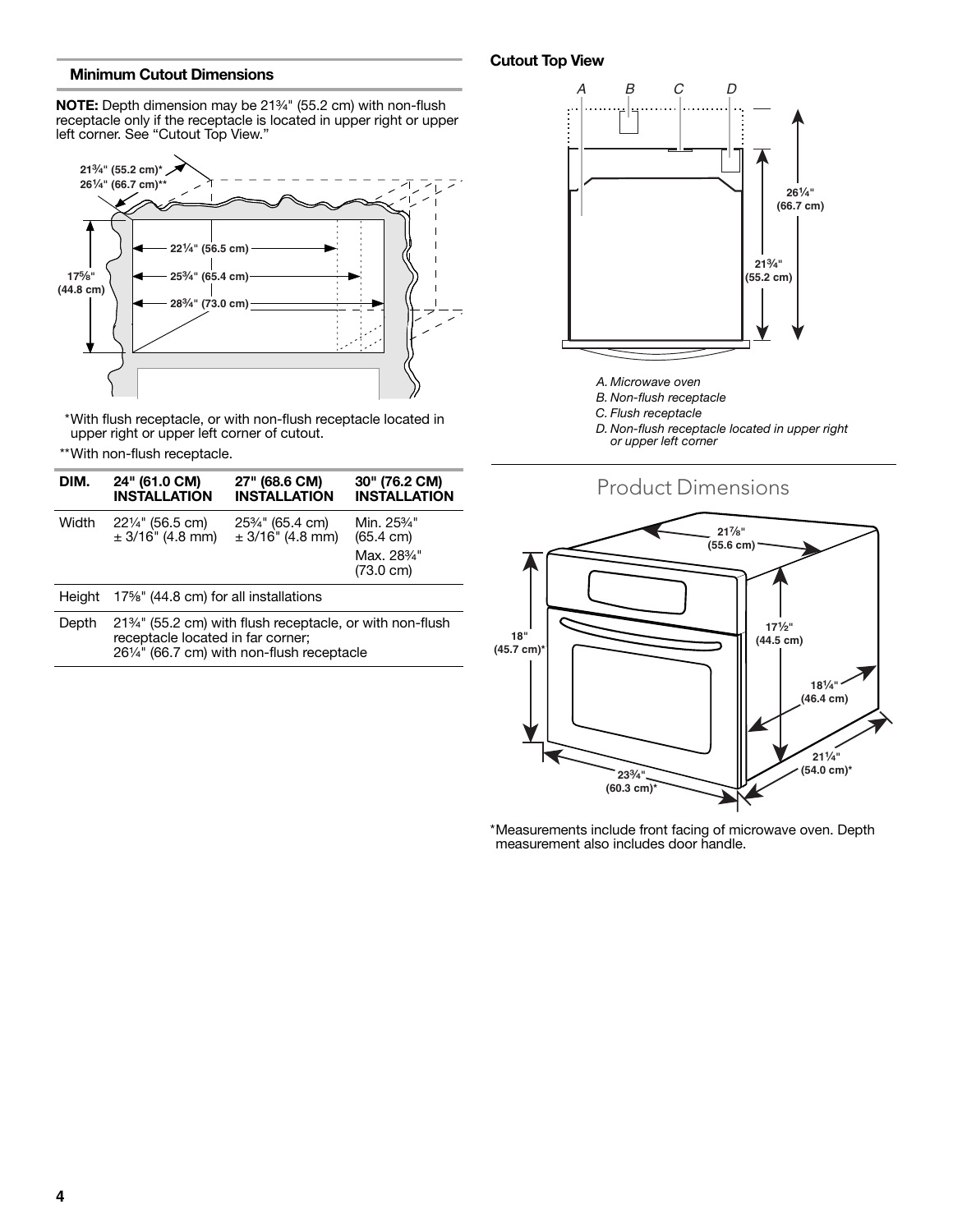### Electrical Requirements

**Electrical Shock Hazard**

**Plug into a grounded 3 prong outlet.**

**Do not remove ground prong.**

**Do not use an adapter.**

**Do not use an extension cord.**

**Failure to follow these instructions can result in death, fire, or electrical shock.**

Observe all governing codes and ordinances.

#### **Required:**

A 120 volt, 60 Hz, AC only, 15- or 20-amp electrical supply with a fuse or circuit breaker.

#### **Recommended:**

- A time-delay fuse or time-delay circuit breaker.
- A separate circuit serving only this microwave oven.

# **WARNING GROUNDING INSTRUCTIONS**

■ **For all cord connected appliances:** The microwave oven must be grounded. In the event of an electrical short circuit, grounding reduces the risk of electric shock by providing an escape wire for the electric current. The microwave oven is equipped with a cord having a grounding wire with a grounding plug. The plug must be plugged into an outlet that is properly installed and grounded.

**WARNING:** Improper use of the grounding plug can result in a risk of electric shock. Consult a qualified electrician or serviceman if the grounding instructions are not completely understood, or if doubt exists as to whether the microwave oven is properly grounded.

Do not use an extension cord. If the power supply cord is too short, have a qualified electrician or serviceman install an outlet near the microwave oven.

# **SAVE THESE INSTRUCTIONS**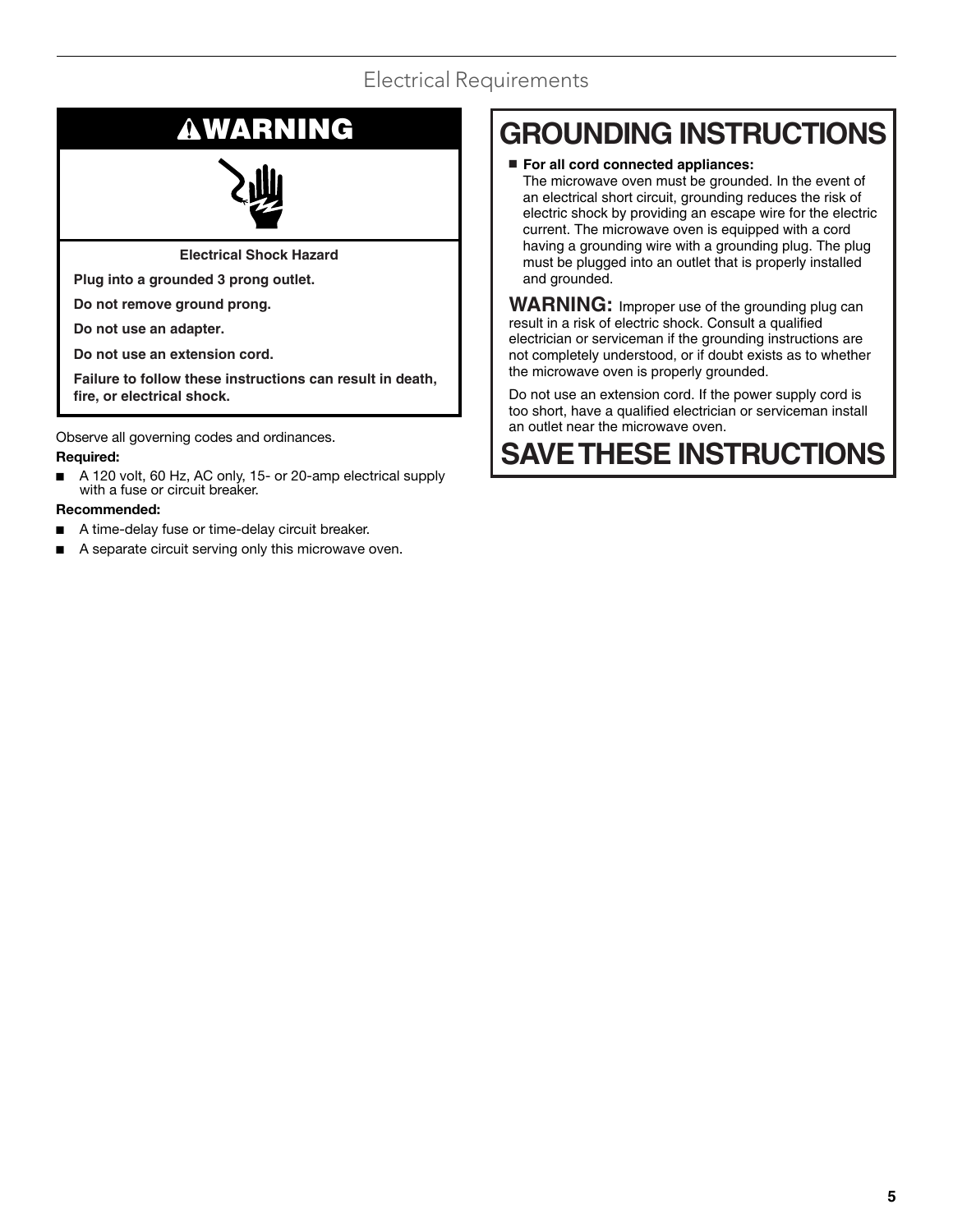# INSTALLATION INSTRUCTIONS

### Install the Microwave Oven (24" [61.0 cm] Installation Only)

### **WARNING**

#### **Excessive Weight Hazard**

**Use two or more people to move and install microwave oven.**

**Failure to do so can result in back or other injury.**

**NOTE:** For this microwave oven, the door handle may be used for lifting. Do not use any other portion of the control panel, side brackets, front frame or trim for lifting.

- **1.** Empty microwave oven of any loose items.
- **2.** Using 2 or more people, slide the microwave oven all the way into the opening.
- **3.** Center the microwave oven within the opening. Open the microwave oven door.



*A. Microwave oven door facing frame B. Cabinet C. 1" T10 screws (4)*

- **4.** Mark 4 holes (2 on each side) in the door facing frame of the microwave oven.
- **5.** To avoid damage to the frame while drilling during the next step, close the door and remove the microwave oven.
- **6.** Drill the 4 holes using 5/64" (2 mm) drill.

### **WARNING**



**Electrical Shock Hazard**

**Plug into a grounded 3 prong outlet.**

**Do not remove ground prong.**

**Do not use an adapter.**

**Do not use an extension cord.**

**Failure to follow these instructions can result in death, fire, or electrical shock.**

- **7.** With the microwave oven near the opening, plug the microwave oven into the grounded 3 prong outlet.
- **8.** Replace microwave oven in cutout opening.
- **9.** Open the microwave oven door. The holes in the door facing frame should align with the holes just drilled into the cabinet. Fasten the microwave oven door facing to the cabinet using four 1" T10 screws.
- **10.** Proceed to "Complete Installation" section.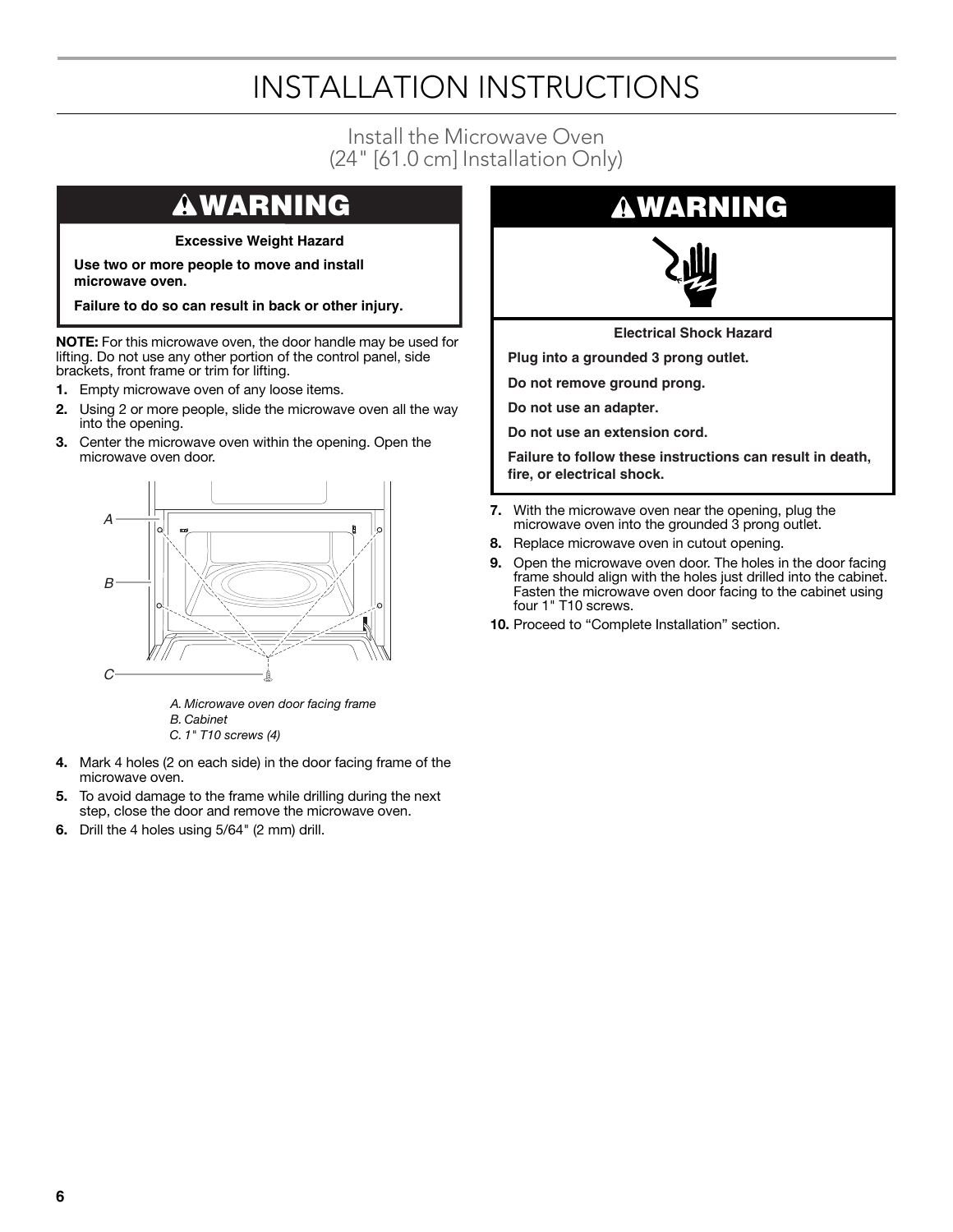### Install the Microwave Oven (27" [68.6 cm] or 30" [76.2 cm] Installation Only)

## **WARNING**

**Excessive Weight Hazard**

**Use two or more people to move and install microwave oven.**

**Failure to do so can result in back or other injury.**

- **1.** Empty microwave oven of any loose contents.
- **2.** For 30" installation, attach the extension plate to each of the side brackets using two 3/8" T10 screws, as shown.



*A. 3/8" T10 screws*

For 27" installation, the side bracket will be used without the extension plate.



- **3.** Loosen the middle and rear screws on each side of microwave oven. The screws are located at the same height as the door handle.
- **4.** Place the side bracket over the 2 screws, fitting the screw heads through the keyholes on the bracket. Then slide the side bracket down so that the upper portions of the keyholes rest on the screws.



- 
- *B. Existing screws (middle and rear)*
- *C. Proper side bracket attachment*
- **5.** Tighten screws to secure the side bracket to the microwave oven.
- **6.** Repeat steps 4 and 5 on the other side of the microwave oven.

### **WARNING**



**Electrical Shock Hazard**

**Plug into a grounded 3 prong outlet.**

**Do not remove ground prong.**

**Do not use an adapter.**

**Do not use an extension cord.**

**Failure to follow these instructions can result in death, fire, or electrical shock.**

- **7.** With the microwave oven near the opening, plug the microwave oven into the grounded 3 prong outlet.
- **8.** Using 2 or more people, slide microwave oven all the way into the opening, and center the microwave oven within the opening.

**NOTE:** The screw holes on the winged ends of both side brackets (or extension plates for 30" installation) must be fully over the wood of the wall or cabinet, as shown.



*A. Door front facing B. Screw hole for cabinet attachment*

- *C. Cabinet front*
- **9.** Using 5/64" (2 mm) drill, drill pilot holes into the cabinet through the screw holes on the side brackets (or extension plates for 30" installation).
- **10.** Install two 1" T10 screws in the pilot holes to secure the microwave oven in place.

**NOTE:** To ensure proper side trim panel fitting, do not overtighten screws.

*A. Side bracket* **11.** Open microwave oven door.